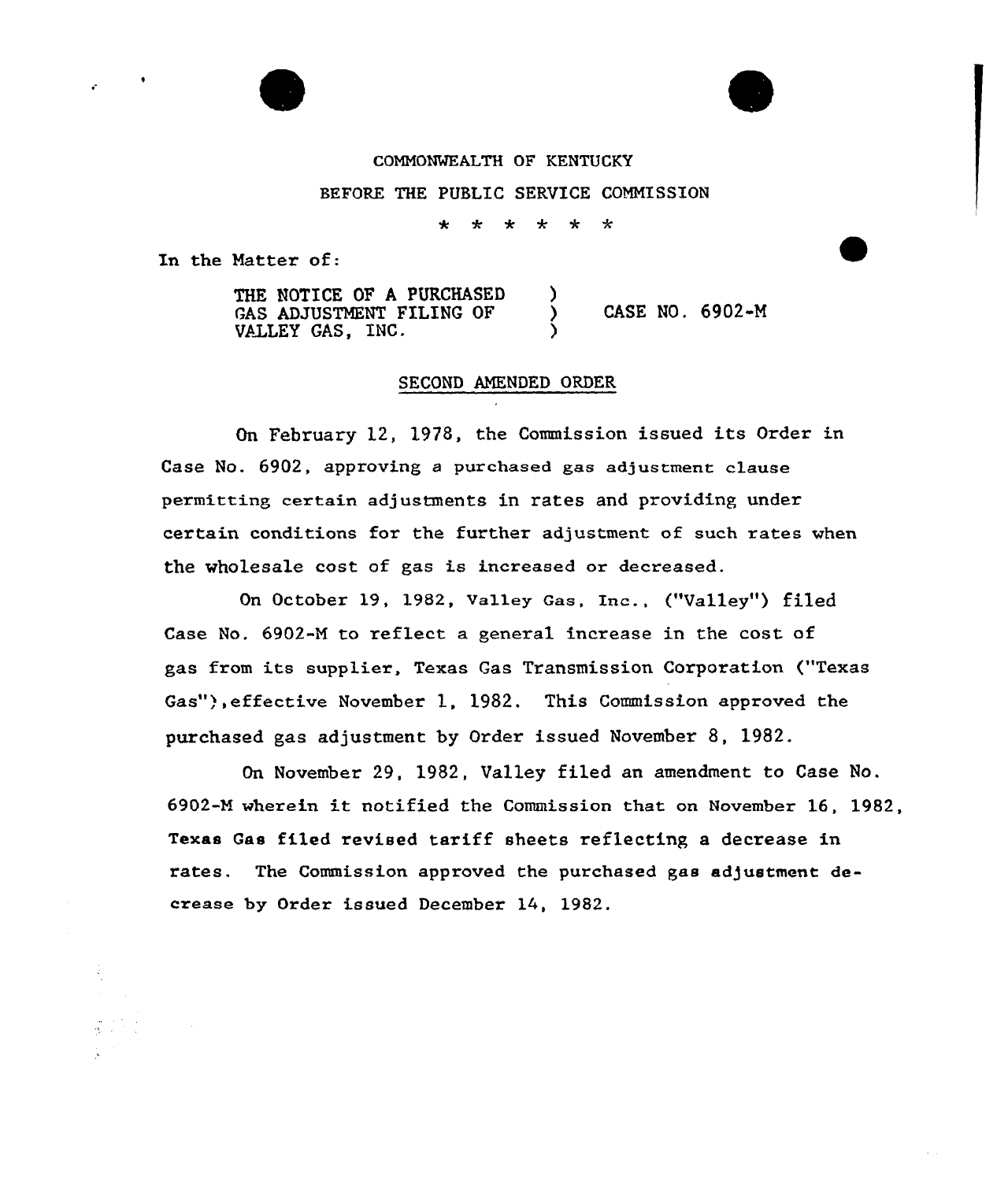On December 15, 1982, Valley filed Second Amended Case No. 6902-N wherein it proposed to add to its rates an adjustment for line loss in the amount of 2.733 percent.

After reviewing the notice filed in this case and being advised, the Commission is of the opinion and finds that:

1. Valley's notice of Decembex 15, 1982, set out certain revisions in rates which Valley proposed to place into effect, said rates being designed to include an adjustment for line 1oss in the amount of  $$674$  or  $$0.0106$  per Mcf.

2. Valley's adjustment for line loss is fair, just and reasonable, in the public interest and should be effective with gas supplied on and after the date of this Order.

IT IS THEREFORE ORDERED that the purchased gas adjustment in Appendix <sup>A</sup> be and it hereby is approved, effective for gas supplied on and after the date of this Order.

IT IS FURTHER ORDERED that within 30 days after the date of this Order Valley shall file with this Commission its revised tariff sheets setting out the rates authorized herein.

Done at Frankfort, Kentucky, this 13th day of January, 1983.

PUBLIC SERVICE CONNISSION RC

an

VI*de* Chairma

ATTEST:

**Secretary**